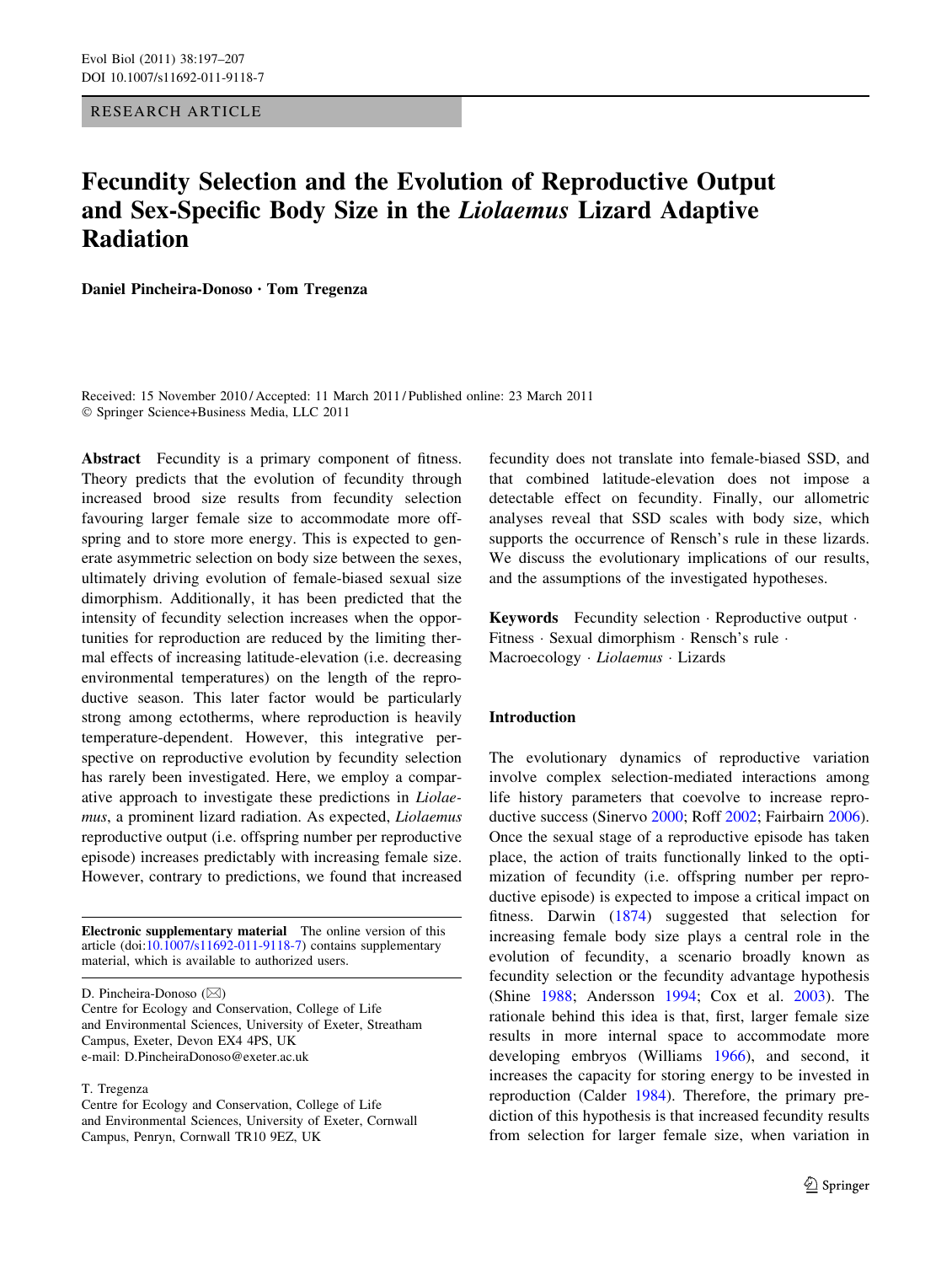offspring number depends on variation in female size. This prediction does not apply to species where genetic constraints preclude variation in offspring number per reproductive episode, such as in anoles or several geckonids (Fitch [1985;](#page-9-0) Vitt [1986;](#page-10-0) Shine [2005](#page-10-0); Losos [2009](#page-9-0)). As expected, a positive relationship between female size and offspring number has consistently been observed in ectotherm lineages (Fitch [1970;](#page-9-0) Thornhill and Alcock [1983](#page-10-0); Seigel and Ford [1987;](#page-10-0) Stearns [1992;](#page-10-0) Andersson [1994;](#page-8-0) Cox et al. [2003](#page-8-0); Shine [2005;](#page-10-0) Cox et al. [2007;](#page-8-0) Stephens and Wiens [2009](#page-10-0)). These observations have given rise to the additional prediction that the effect of directional fecundity selection on female body size creates asymmetric selection between the sexes, resulting in the evolution of femalebiased sexual size dimorphism (Darwin [1874](#page-9-0); Cox et al. [2003;](#page-8-0) Stephens and Wiens [2009](#page-10-0)).

An additional dimension was later incorporated to the fecundity selection hypothesis by Tinkle et al. ([1970\)](#page-10-0) and Fitch [\(1978](#page-9-0), [1981](#page-9-0)). These authors suggested that the intensity of fecundity selection on female body size would increase as a function of reduced opportunities for reproductive frequency caused by environmental constraints. Specifically, among terrestrial ectotherms (primarily squamate reptiles, i.e. lizards and snakes), reproductive frequency is seriously compromised by increasing latitude and elevation, which mirrors decreasing environmental temperatures and hence, shorter reproductive seasons (Fitch [1970](#page-9-0); Cox et al. [2003;](#page-8-0) Shine [2005;](#page-10-0) Powell and Russell [2007;](#page-10-0) Pincheira-Donoso et al. [2008a\)](#page-9-0). In high latitudes and elevations, reproductive frequency is also expected to be reduced by the evolution of viviparity, which usually occurs in these environments (Blackburn [2000;](#page-8-0) Schulte et al. [2000](#page-10-0); Shine [2005\)](#page-10-0), and which reduces the opportunities for multiple reproductive episodes per season by increasing the time invested in the retention of a single brood (Cox et al. [2003;](#page-8-0) Shine [2005](#page-10-0)). Therefore, according to this view, the strength of fecundity selection increases in species that reproduce infrequently to maximize the reproductive output in each reproductive event (Tinkle et al. [1970;](#page-10-0) Fitch [1981](#page-9-0); Cox et al. [2003](#page-8-0)). From these ideas on fecundity evolution has been derived the subsequent macroecological prediction that the intensity of fecundity selection increases in species occupying increasingly higher latitudes and elevations (Tinkle et al. [1970;](#page-10-0) Fitch [1981;](#page-9-0) Cox et al. [2003\)](#page-8-0).

Despite the significance of these hypotheses for our understanding of the evolution of fecundity and its implications for the evolution of female-biased sexual size dimorphism (SSD) among terrestrial vertebrates (where male-biased SSD predominates), and despite fecundity being a primary component of fitness (Losos [2009](#page-9-0); Charlesworth and Charlesworth [2010](#page-8-0)), only a few studies, scattered across animal lineages, have explored these predictions (Fairbairn and Shine [1993](#page-9-0); Shine [1994](#page-10-0); Head [1995](#page-9-0); Cox et al. [2007](#page-8-0); Stephens and Wiens [2009;](#page-10-0) Frýdlová and Frynta [2010\)](#page-9-0). Indeed, although most research on these hypotheses comes from lizards, only six studies on these reptiles have appeared in three decades (Cox et al. [2007](#page-8-0)), two of which (Fitch [1978](#page-9-0), [1981\)](#page-9-0) were published when phylogenetic analyses were not incorporated into evolutionary research. Among the four known phylogenetic studies, only one (Cox et al. [2003\)](#page-8-0) provides an integrative analysis on reproductive output, female-biased SSD and indicators of reproductive opportunity. Based on a largescale approach involving 302 species from different lineages and areas of the world, this study showed a significant covariation between fecundity and female-biased SSD, but weak associations between fecundity and environmental constraints. The remaining three studies (Braña [1996](#page-8-0), Zamudio [1998](#page-10-0); Frýdlová and Frynta [2010](#page-9-0)) focus on the interaction between female-biased SSD and reproductive output, resulting in contradictory findings. However, it seems surprising that the use of prominent adaptive radiations as model systems to investigate these predictions has largely been neglected. Some major advantages offered by adaptive radiations are for example, that (1) exploitation of different environments is likely to reflect adaptive shifts resulting from recent spatial or temporal colonization of new selective conditions; (2) different expressions of homologous traits should reflect recent events of evolutionary divergence caused by the impact of selection on ancestral genetic architectures; and (3) all these changes occur under the same phylogenetic and historical context, and are therefore more directly comparable.

Here, we investigate the predictions that fecundity selection drives the evolution of larger female size to increase reproductive output through inferences from associations of offspring number per reproductive episode with female size and the patterns of SSD among species, and finally, whether the intensity of this force increases as reproductive opportunities are reduced by decreasing environmental temperatures. In addition, a quantitative analysis of the allometry of SSD as a function of body size was conducted to investigate the prediction that SSD increases with increasing body size in species where males are larger, while SSD decreases with increasing body size in species where females are larger, as established by Rensch's rule (Fairbairn [1997;](#page-9-0) Blanckenhorn et al. [2007a](#page-8-0)). We use the South American Liolaemus lizard radiation as a model system. Consisting of  $+210$  species adapted to one of the widest environmental and ecological ranges recorded for a living lizard genus, this lineage represents one of the most extraordinary examples of adaptive radiations known among vertebrates (Pincheira-Donoso et al. [2008b](#page-9-0), [2009](#page-9-0)). Ecologically, Liolaemus species range from the Atacama Desert (the driest place on earth) to austral rain forests and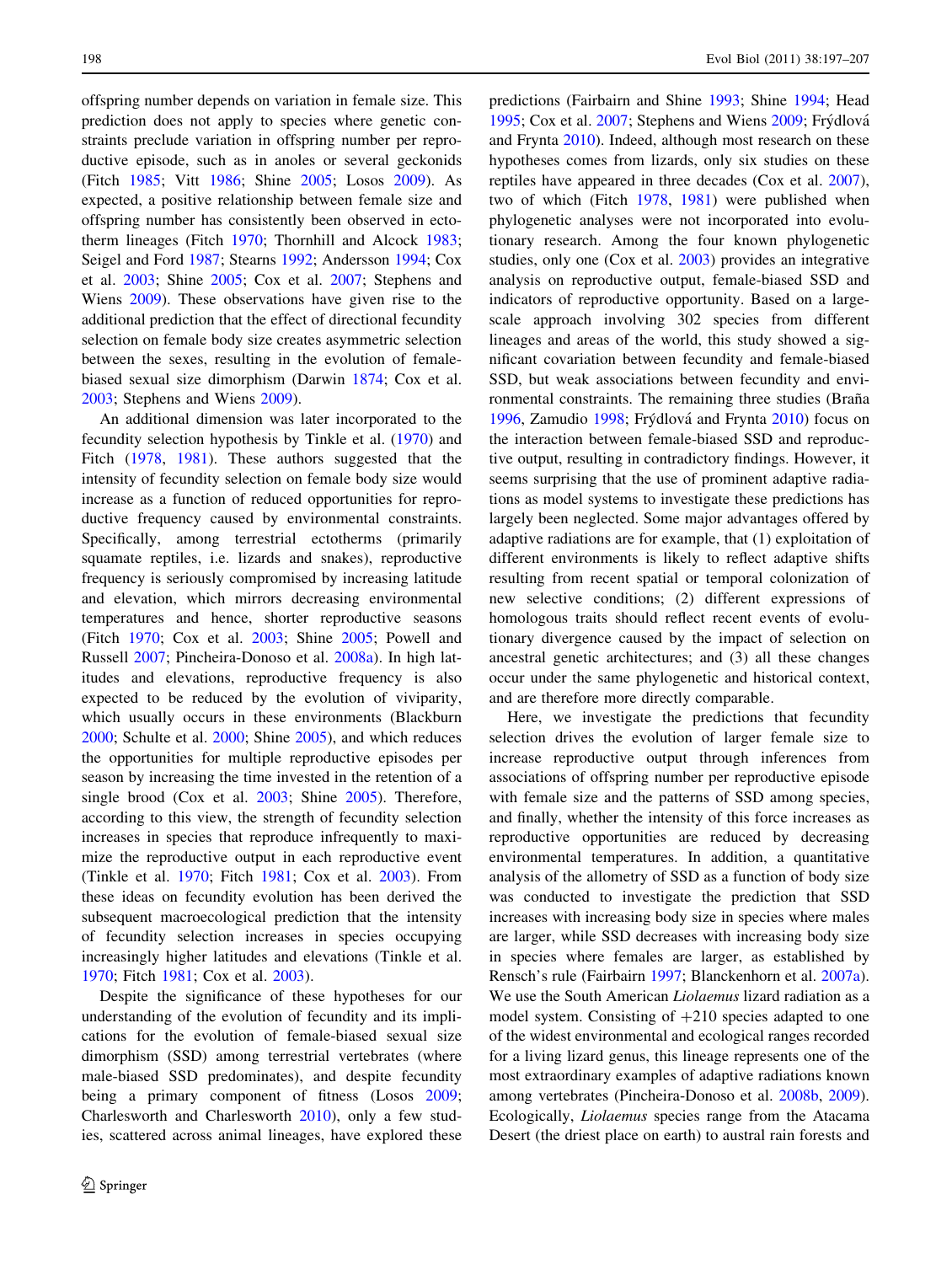Patagonia, and altitudinally from sea level to over 5,000 m (Cei [1993;](#page-8-0) Pincheira-Donoso et al. [2008b](#page-9-0)). As a result of this radiation, a considerable diversity of life history strategies have evolved within this genus (Schulte et al. [2000;](#page-10-0) Pincheira-Donoso et al. [2008b](#page-9-0)), providing a unique opportunity to investigate these predictions.

## Materials and Methods

# Data Collection and Variable Estimations

Our study comprises data collected for 73 Liolaemus species (Supplementary Table 1) belonging to all six main clades forming the genus and encompassing the entire geographic range occupied by these lizards (Schulte et al. [2000;](#page-10-0) Pincheira-Donoso et al. [2008b\)](#page-9-0). Therefore, our dataset covers the entire diversity of selective conditions to which these lizards are currently exposed. To investigate the fecundity selection hypothesis in these reptiles, we collected data for body size, sexual size dimorphism (SSD), geographical distribution, reproductive mode, and fecundity for each species.

Firstly, SSD was obtained from measures of male and female snout-vent length (SVL). This variable is the standard proxy for body size in lizards (Meiri [2008](#page-9-0)), and has been shown to correlate with several life-history, ecological and morphological traits (Pough [1973](#page-9-0); Peters [1983](#page-9-0); Pough et al. [2004;](#page-9-0) Shine [2005\)](#page-10-0). To obtain SVL for each sex we calculated means from the largest two-thirds of the entire sample per species comprising only adults (e.g. Losos et al. [2003;](#page-9-0) Pincheira-Donoso et al. [2008a\)](#page-9-0), instead of the maximum recorded SVL. Although maximum SVL has been extensively used in lizard research, it has been shown that the use of occasional extreme values may result in body size overestimations (Brown et al. [1999](#page-8-0)). In contrast, the use of intermediate percentiles between the maximum record and the mean from the entire adult sample provides accurate estimates of asymptotic size, hence reducing size overestimations (Brown et al. [1999](#page-8-0)). We calculated a quantitative measure of SSD with the standard formula ln(male SVL/female SVL). This formula has been extensively used to obtain SSD across different taxa (Fairbairn [2007\)](#page-9-0). After reviewing the statistical features of a number of formulae commonly used to calculate SSD, Smith ([1999\)](#page-10-0) concluded that the ln(M/F) formula offers quantitative attributes that make it superior to most alternative indices (e.g. this index is directional and symmetrical around zero; see Smith [1999](#page-10-0); Fairbairn [2007,](#page-9-0) for details). After SSD values were calculated we arbitrarily changed the sign of the dimorphism from negative to positive when sexual dimorphism is female-biased, and vice versa (given that this SSD index is numerically symmetric, it does not have any effect on the results of quantitative analyses, as it does not affect the quantitative magnitude of SSD).

Geographical distribution data were used as proxy for environmental thermal constraints on reproduction (Tinkle et al. [1970](#page-10-0); Fitch [1981;](#page-9-0) Cox et al. [2003\)](#page-8-0). Given that decreasing environmental temperature results from the combined effect of increasing latitude and elevation (Lutgens and Tarbuck [1998;](#page-9-0) Ashton [2002;](#page-8-0) Cruz et al. [2005](#page-8-0); Pincheira-Donoso et al. [2008a](#page-9-0)), we combined both geographical parameters into a single variable, the adjusted latitudinal midpoint (ALM) calculated for each species, following Cruz et al. [\(2005](#page-8-0)). ALM is calculated on the assumption that temperatures in altitudinal transects decline 0.65C for each 100 m of increased elevation (Lutgens and Tarbuck [1998](#page-9-0); Cruz et al. [2005\)](#page-8-0). Cruz et al. [\(2005](#page-8-0)) obtained a corrected latitudinal value for latitude and elevational thermal covariation with the formula  $y = 0.009x$  -6.2627, where x represents the altitudinal midpoint for each species, and y the corrected temperature for latitude which is added to the latitudinal midpoint for each species. This returns the final ALM values for South American areas where Liolaemus lizards occur (Cruz et al. [2005](#page-8-0); Pincheira-Donoso et al. [2007b](#page-9-0), [2008a\)](#page-9-0). In addition, previous studies have suggested that the opportunities for reproduction may also be compromised by the evolution of viviparity, as this derived reproductive mode requires longer retention of embryos in the females' body, and hence, it results in less frequent reproductive episodes and in higher overall costs associated with reproduction (Fitch [1978](#page-9-0), [1981;](#page-9-0) Shine [2005;](#page-10-0) Cox et al. [2007](#page-8-0)). The fact that viviparity has consistently evolved among Liolaemus species occupying higher latitudes and elevations (Schulte et al. [2000;](#page-10-0) Pincheira-Donoso et al. [2008b](#page-9-0)) supports our primary assumption that species occurring in colder environments experience reduced opportunities for reproduction. Therefore, the use of latitude and elevation (through ALM) seems an appropriate variable to explore the problem of fecundity selection. Our lizard model system offers a unique opportunity to explore this prediction as the species range from extremely hot environments to extremely cold and elevated areas, encompassing an ideal range of variation (see above).

Finally, we obtained measures of fecundity from counts of offspring number per reproductive episode. Although brood mass also provides a primary indicator of energy allocation in reproduction (e.g. Roff [2002\)](#page-10-0), this information is almost entirely unavailable for Liolaemus species. However, since brood mass and offspring number in lizards have been observed to be described by a negative genetic correlation (Sinervo [2000;](#page-10-0) Pianka and Vitt [2003;](#page-9-0) Shine [2005](#page-10-0)), where departures from this trade-off result in lower fitness mediated by stabilizing selection on the opposing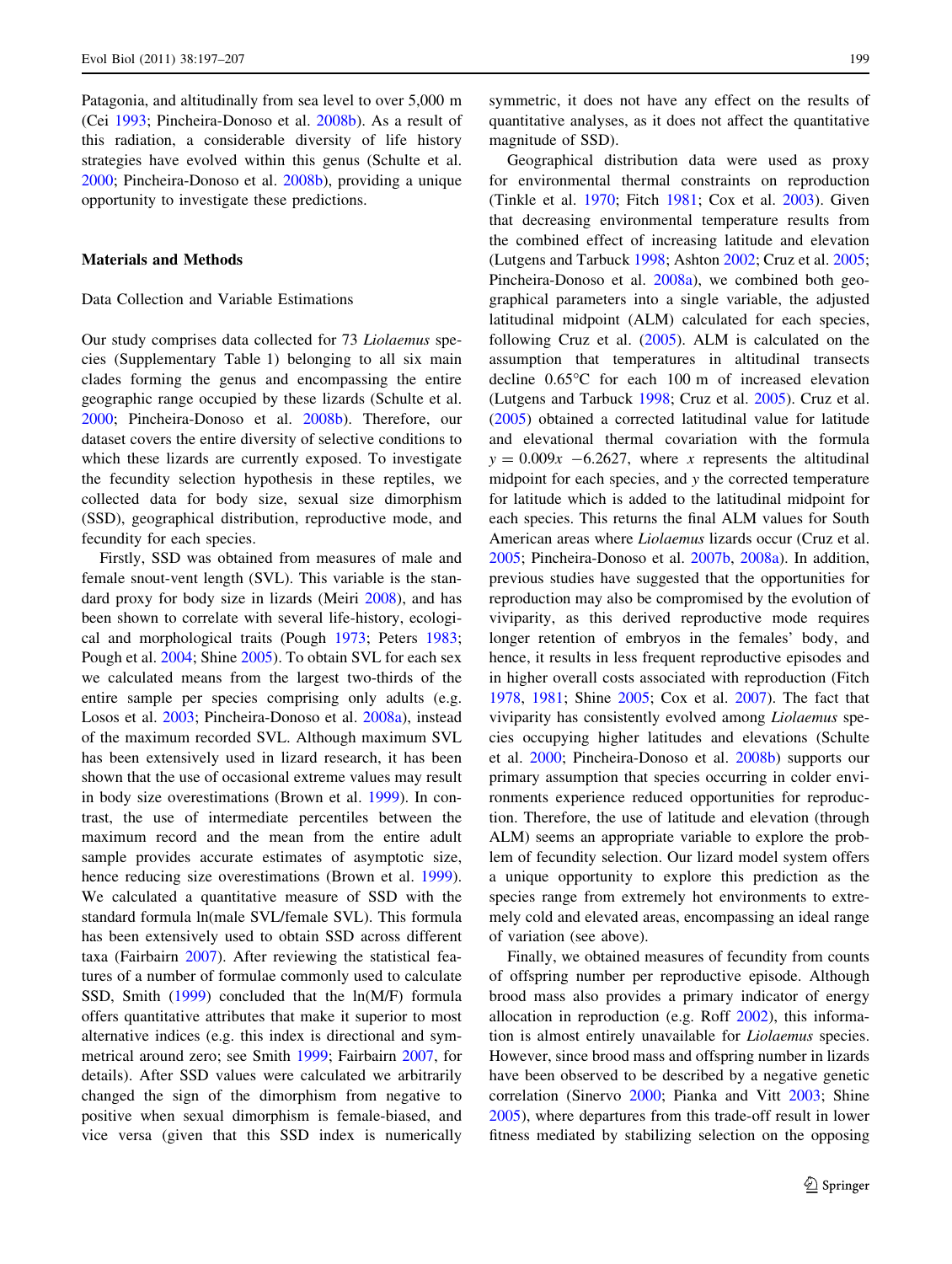interaction of both parameters (Sinervo [2000\)](#page-10-0), they both are appropriate alternative indexes of reproductive investment and success. Indeed, a given amount of energy allocated to reproduction can be divided either into a few large offspring or into several smaller ones (Shine [2005](#page-10-0)). Therefore, we recorded offspring number from both living and preserved specimens, and from the literature. Apart from published information, the sources of our data were direct observations of females ovipositing or giving birth, and of oviductal eggs and developing embryos counted from preserved specimens. Given that previous observations suggest that some Liolaemus species may have evolved communal nesting behaviours (Espinoza and Lobo [1996\)](#page-9-0), we discarded data collected from field observations of nests to avoid risks of inflated brood size per female. For each species, we recorded the mean clutch/litter size and the range of intraspecific variation.

#### Statistical Analyses and Phylogenetic Control

Prior to statistical analyses, all variables were ln-transformed to reduce skew and homogenize variances (Zar [2009\)](#page-10-0). We then investigated the effects of fecundity selection using regression analyses. It is broadly accepted that species in comparative analyses cannot be assumed to be independent data points, as their descent from common ancestors may result in phylogenetically related species expressing similar traits. This ultimately may increase the likelihood of observing inflated estimates towards the adaptive explanation, and hence, significant associations between predictor and response traits may be an artifact of phylogenetic dependence among species (Felsenstein [1985](#page-9-0); Harvey and Pagel [1991\)](#page-9-0). Therefore, we employed phylogenetic approaches to control for potential phylogenetic effects and infer correlated evolution between traits. However, it has also been suggested that reporting results from both conventional non-phylogenetic and phylogenetic analyses might provide a more powerful and inclusive approach (e.g. Harvey and Rambaut [2000;](#page-9-0) Schluter [2000](#page-10-0)). Hence, we have conducted all our regression analyses using both approaches.

While the test of the primary prediction of fecundity selection requires direct regressions of brood size on female SVL, tests of the additional hypotheses (brood size varies in response to SSD and ALM) require body size control on brood size, as variation in fecundity has consistently been shown to be influenced by body size (Tinkle et al. [1970](#page-10-0); Fitch [1981;](#page-9-0) Peters [1983](#page-9-0); Shine [1994;](#page-10-0) Cox et al. [2003;](#page-8-0) Shine [2005](#page-10-0); also, this study). Residuals from ordinary least-square regressions (OLS) of body size (female SVL in this case) on the rest of variables are often calculated to obtain size-effect-free variables (Green [2001](#page-9-0)). However, it has been shown that a number of relevant

assumptions may not hold for residuals, and that the residual index is an ad-hoc sequential procedure with no demonstrated statistical justification (Garcia-Berthou [2001](#page-9-0); Green [2001](#page-9-0); Freckleton [2009\)](#page-9-0). Therefore, we used an alternative approach where female SVL is added as a predictor in all regression analyses, which results in multiple regression models (with two predictors) where only one of them is the actual predictor of interest for these hypotheses (SSD and ALM). Hence, for both multiple regression analyses we employed a test for added predictors, to quantify whether the predictive contributions of SSD and ALM, respectively, on brood size are significant once female SVL is in the model (Tabachnick and Fidell [2007](#page-10-0)). This approach decomposes the regression model and evaluates explicitly whether the amount of variance explained  $(R_2^2$  in Table [1](#page-4-0)) by SSD and ALM is significant  $(P_2$  in Table [1](#page-4-0)) when body size is controlled for, and hence, it does not only takes into account the total variance and the overall significance of the full model with both predictors (Tabachnick and Fidell [2007\)](#page-10-0).

To perform phylogenetic analyses, we used a Liolaemus phylogeny for 44 of the 73 species in our dataset, derived from two major phylogenetic hypotheses presented by Espinoza et al. [\(2004](#page-9-0)) and Abdala ([2007\)](#page-8-0) (Supplementary Fig. S1). Phylogenetic research on evolutionary relationships within Liolaemus has consistently shown the existence of a major monophyletic clade nested within the genus, characterized by the unique feature of a patch of enlarged scales on the posterior surface of the thigh (linked to a muscular hypertrophy), usually termed the boulengeri complex (e.g. Schulte et al. [2000](#page-10-0); Espinoza et al. [2004](#page-9-0); Abdala [2007](#page-8-0); Pincheira-Donoso et al. [2007a](#page-9-0)). We used Espinoza et al.'s ([2004\)](#page-9-0) phylogeny as the basis for our Liolaemus phylogeny, but replaced the monophyletic boulengeri clade with Abdala's [\(2007\)](#page-8-0) phylogeny for this complex, as it contains a larger number of species included in our dataset (e.g. Weiblen et al. [2000\)](#page-10-0). Because the phylogeny is based on combined molecular and morphological data (Espinoza et al. [2004](#page-9-0); Abdala [2007](#page-8-0)), branch lengths were set equal to 1.0, and a speciational Brownian motion model of evolutionary change was used (Martins and Garland [1991](#page-9-0); Garland et al. [1993](#page-9-0); Espinoza et al. [2004](#page-9-0)). Using this phylogeny, we employed Felsenstein's standardized phylogenetic independent contrasts (PIC) approach (Felsenstein [1985\)](#page-9-0) as implemented in the software COMPARE version 4.6b (Martins [2004\)](#page-9-0). We calculated standardized PIC for our variables to infer correlated evolution between traits, and between traits and environment. With PIC, the degree of covariation between variables reflects the extent to which these variables are functionally related during evolutionary change (e.g. evolutionary dependence between two traits is inferred if large changes in the contrasts of one variable are paralleled by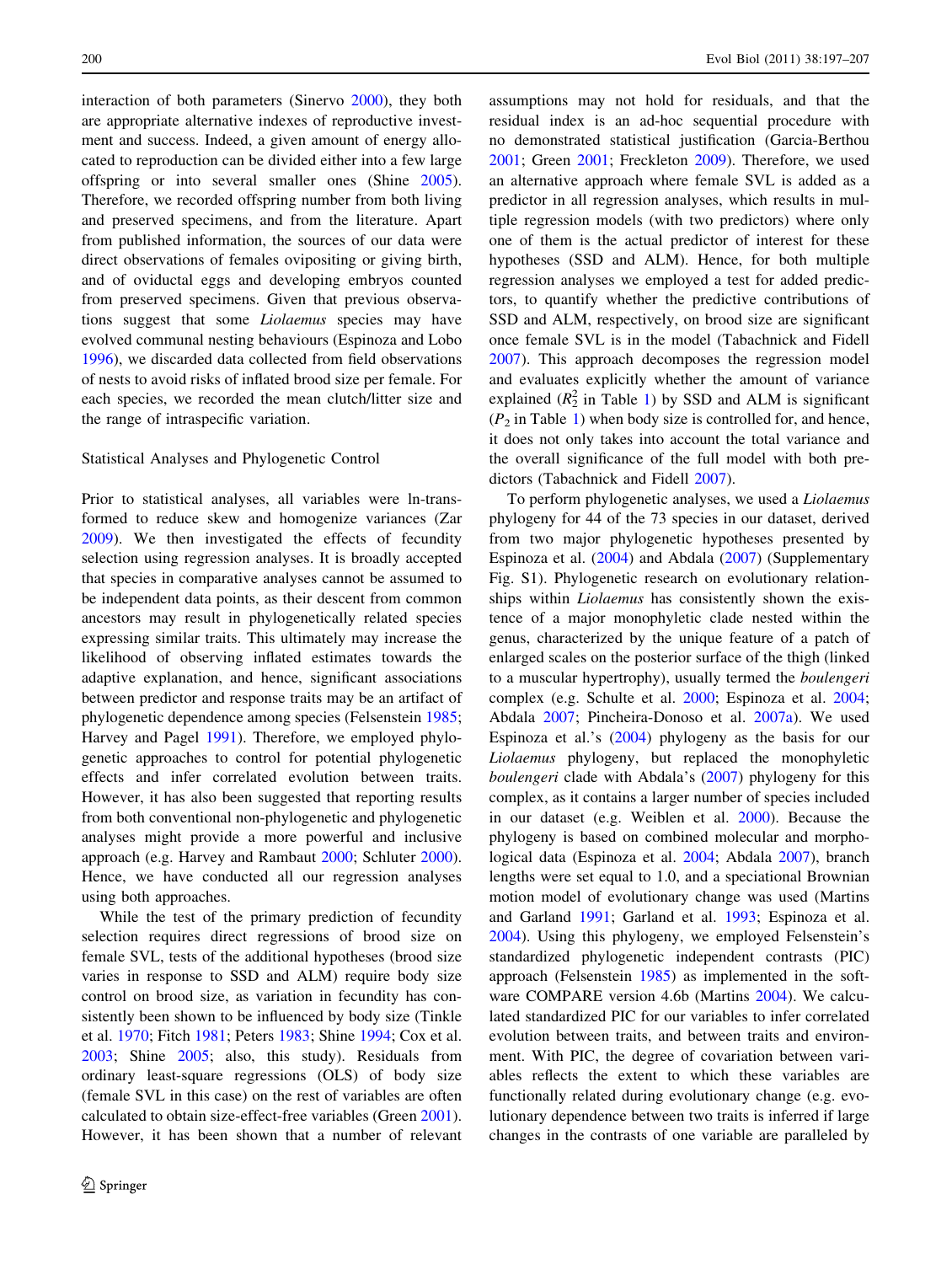<span id="page-4-0"></span>Table 1 Summary of non-phylogenetic and phylogenetic (phylogenetic independent contrasts, IC) regression analyses

|                                   | $\boldsymbol{N}$ | r    | $R^2$ | F(df)      | P      | Test for added $X_i$ |                |
|-----------------------------------|------------------|------|-------|------------|--------|----------------------|----------------|
| Analysis                          |                  |      |       |            |        | $R_2^2$              | P <sub>2</sub> |
| Non-phylogenetic                  |                  |      |       |            |        |                      |                |
| Brood size versus SVLF            | 73               | 0.34 | 0.12  | 9.23(1,71) | < 0.01 | -                    |                |
| Brood size versus $SSD$ $(+SVLF)$ | 73               | 0.36 | 0.13  | 5.31(2,70) | < 0.01 | 0.02                 | 0.25           |
| Brood size versus $ALM$ $(+SVLF)$ | 73               | 0.34 | 0.12  | 4.55(2,70) | 0.01   | 0.00                 | 0.96           |
| Phylogenetic IC                   |                  |      |       |            |        |                      |                |
| Brood size versus SVLF            | 43               | 0.44 | 0.19  | 9.85(1,42) | < 0.01 | -                    |                |
| Brood size versus $SSD (+SVLF)$   | 43               | 0.48 | 0.23  | 6.13(2,41) | < 0.01 | 0.04                 | 0.15           |
| Brood size versus $ALM$ $(+SVLF)$ | 43               | 0.46 | 0.21  | 5.44(2,41) | < 0.01 | 0.02                 | 0.32           |

In the column containing the analyses performed, the first variable is always the predictor and the second is the response variable. Abbreviations are the same detailed in the texts. The test for added X quantifies the magnitude of the effect that adding a predictor (SSD in this case) to the multivariate model containing body size (SVLF in this case) only.  $R_2^2$  refers to the incremental magnitude of variance explained when adding SSD, and the significance value  $P_2$  whether the addition of SSD results in a significant increment of the predictive power on brood size (see Tabachnick and Fidell [2007\)](#page-10-0). For both non-phylogenetic and phylogenetic analyses,  $P_2$  shows that SSD does not predict variation in Brood size when size is controlled for. Abbreviations as specified in the text

large changes in the contrasts of the other). Regressions based on PIC were forced through the origin (Felsenstein [1985;](#page-9-0) Harvey and Pagel [1991;](#page-9-0) Garland et al. [1992\)](#page-9-0). The same test for added predictors described for non-phylogenetic analyses was employed in these phylogenetic regressions.

Finally, to analyze the evolutionary trajectory of body size variation between the sexes, we investigated whether the magnitude of SSD increases as an allometric function of increasing SVL (e.g. Stuart-Fox [2009](#page-10-0)). This association, termed Rensch's rule, states that SSD increases with increasing body size in species where males are larger, while SSD decreases with increasing body size in species where females are the larger sex (Abouheif and Fairbairn [1997;](#page-8-0) Fairbairn [1997](#page-9-0); Blanckenhorn et al. [2007a\)](#page-8-0). Statistical analyses of Rensch's rule have been conducted using regressions of SSD indexes against mean body size of the species, or of the sexes (see Fairbairn [1997,](#page-9-0) for a review). However, this approach violates the fundamental assumption that variables  $y$  and  $x$  have to be mathematically independent, as size estimates are in both the response variable (SSD) and in the predictor (mean size); therefore, this is an inappropriate alternative (LaBarbera [1989](#page-9-0); Fairbairn [1997\)](#page-9-0). The interdependence of variables is circumvented by employing a log–log regression of male size against female size (Fairbairn [1997;](#page-9-0) Blanckenhorn et al. [2007a](#page-8-0)). In addition, because the y (male size) and x (female size) variables are both estimated with error, and are measured in a similar way and using similar scales, ordinary least-square regression (OLS, model I) is an inappropriate technique as it will tend to underestimate both the slope  $(\beta)$  and the confidence interval (CI) around  $\beta$ . Under these circumstances, major axis regressions (MA, model II) offer an accurate approach to test the null hypothesis of isometry  $\beta = 1.0$  (Sokal and Rohlf [1995](#page-10-0); Fairbairn [1997](#page-9-0); Blanckenhorn et al. [2007a\)](#page-8-0). When male size is plotted on  $y$  and female size on  $x$ , an allometric pattern consistent with Rensch's rule occurs when variance in  $x$  is less than in  $y$ , and hence, when a hyperallometric or positive allometric relationship is observed (Fairbairn [1997](#page-9-0); Blanckenhorn et al. [2007a\)](#page-8-0). Standard errors (SE) and 95% confidence intervals calculated on error in both x and y for MA slopes, are obtained (Blanckenhorn et al. [2007b](#page-8-0)). Because phylogenetic relationships are also expected to bias the allometric relationship between male and female size, we employed phylogenetic analyses based on phylogenetic independent contrasts (see above), for which we performed MA regressions. To illustrate the fact that OLS regressions tend to underestimate  $\beta$ , we provide results from both OLS and MA regressions (Table [2](#page-5-0)). These analyses were conducted using an Excel spreadsheet prepared and maintained by W. U. Blanckenhorn.

#### Results

Our quantitative non-phylogenetic and phylogenetic analyses revealed similar results. As expected by the fecundity selection hypothesis, conventional non-phylogenetic analyses showed that offspring number per reproductive episode increases predictably as a function of increasing female size (Table 1; Fig. [1a](#page-5-0)). Phylogenetic analysis on PIC reveals the same relationship, and suggests that events of evolutionary change on female size are accompanied by evolutionary change in brood size (Table 1; Fig. [1](#page-5-0)b). However, contrary to expectations, the tendency for increasing clutch size among species does not covary predictably with a reversal in the form of sexual size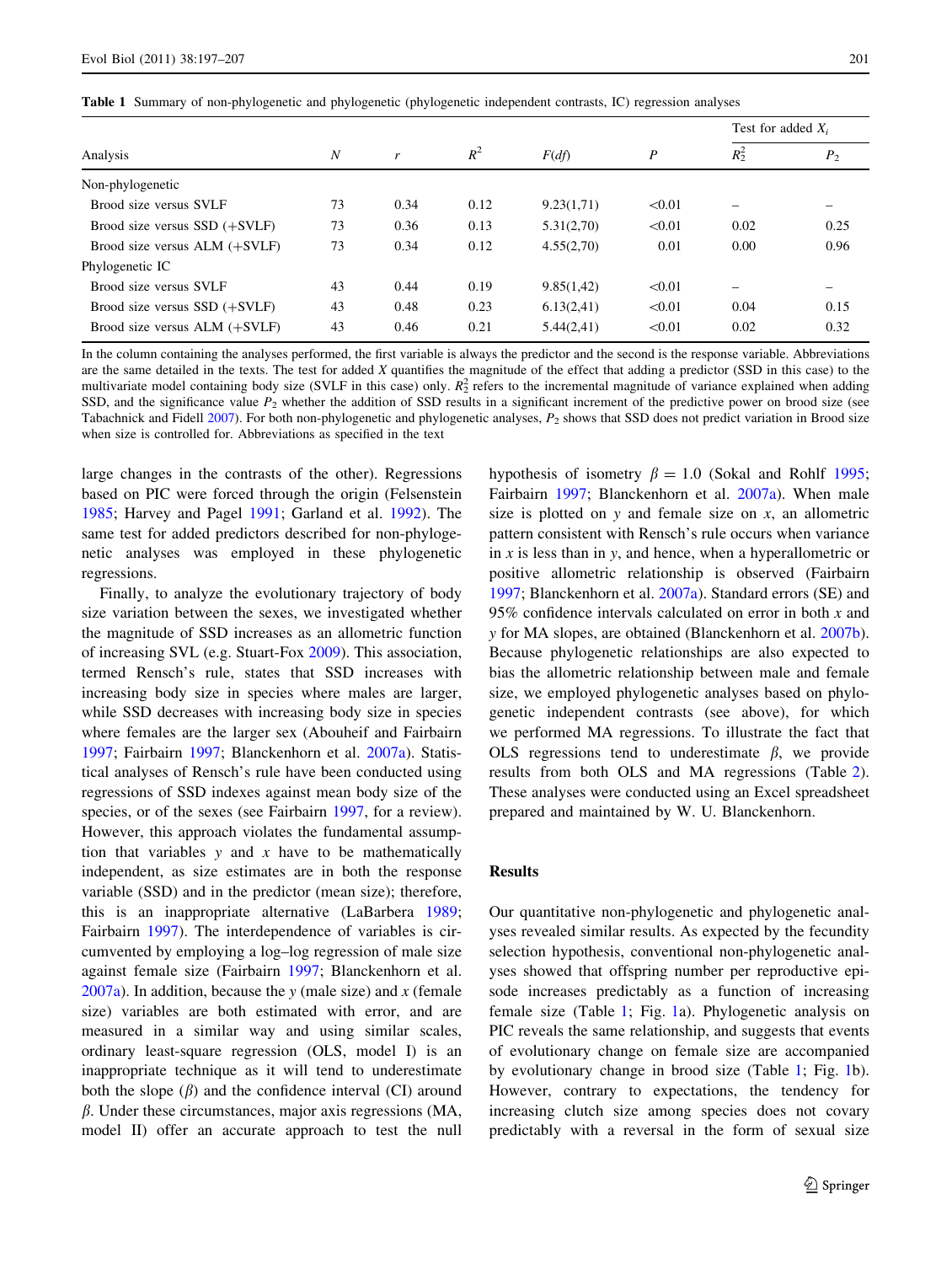|                  |    | LS regressions |           |                  | MA regressions |           |                     |
|------------------|----|----------------|-----------|------------------|----------------|-----------|---------------------|
|                  |    | $R^2$          | Intercept |                  |                | Intercept |                     |
| Non-phylogenetic | 73 | 0.92           | 0.166     | $0.97 \pm 0.034$ | 73             | $-0.013$  | $1.014 \pm 0.024$   |
| Phylogenetic     | 44 | 0.9            | 0.001     | $1.11 \pm 0.057$ | 44             | 0.002     | $1.178 \pm 0.035^*$ |

<span id="page-5-0"></span>Table 2 Regression analyses of the allometry of sexual size dimorphism in Liolaemus, estimated from a log-log regression of ln(male SVL) on ln(female SVL)

Results from both conventional and phylogenetic least-square (LS) and major axis (MA) regressions are shown

 $* P < 0.05$ 

dimorphism, and hence, higher fertility is not predicted by female-biased SSD (Table [1\)](#page-4-0). Although the multiple regression model (with SSD and female SVL to control for size effects) is significant, a decomposition of this model with a test for added predictors (in this case, SSD to the model containing female SVL) reveals that the magnitude of explained variance only increases in 2% with SSD, a non-significant predictive contribution ( $P_2 = 0.25$ ; Table [1](#page-4-0)). Hence, SSD does not predict variation in brood size when body size is controlled for. Consistent with this finding, our phylogenetic test on PIC shows the same result, where evolutionary change from male-biased SSD to female-biased SSD is not accompanied by evolutionary change in brood size when body size is controlled for  $(P_2 = 0.15;$  $(P_2 = 0.15;$  $(P_2 = 0.15;$  Table 1).

These findings are consistent with our analyses of Rensch's rule. Major axis regressions on phylogenetically controlled data reveal that variance in male size (y-axis) is larger than the corresponding variance in female size  $(x-axis)$ , resulting in hyperallometric scaling between the sexes, consistent with Rensch's rule, as  $\beta = 1$  does not overlap the 95% CI (Table 2; Fig. [2\)](#page-6-0). Therefore, these results suggest that a large evolutionary change in male size is accompanied by a correlated smaller change in female size. Our MA regression on non-phylogenetic data also reveals hyperallometric scaling of ln(male) on ln(female) SVL, although it does not significantly differ from the isometric slope  $\beta = 1$  (Table [2](#page-6-0); Fig. 2).

Finally, contrary to predictions, our analyses on the impact of geographical gradients on reproduction reveal that increasing environmental constraints on the lengths of the reproductive seasons resulting from increasing latitude and elevation have no effect on the variation in offspring number among species distributed along a broad geographical and thermal gradient, a pattern that remains when employing non-phylogenetic and phylogenetic regressions. As shown in Table [1](#page-4-0), the significance  $(P<0.05)$  of the conventional and phylogenetic multiple regression models containing ALM are almost entirely explained by body size, as in both cases the addition of ALM fails to improve the fit of the model ( $P_2 = 0.96$  and  $P_2 = 0.32$ , for conventional and phylogenetic analyses respectively).



Fig. 1 Relationships between variation in brood size and female SVL among Liolaemus species. Increasing brood size is consistently predicted by increasing female ln(SVL) under conventional (a) and phylogenetic (independent contrasts, IC) analyses (b)

# Discussion

Our findings in Liolaemus lizards are consistent with the primary prediction of the fecundity selection hypothesis, that increasing fecundity results from larger body size in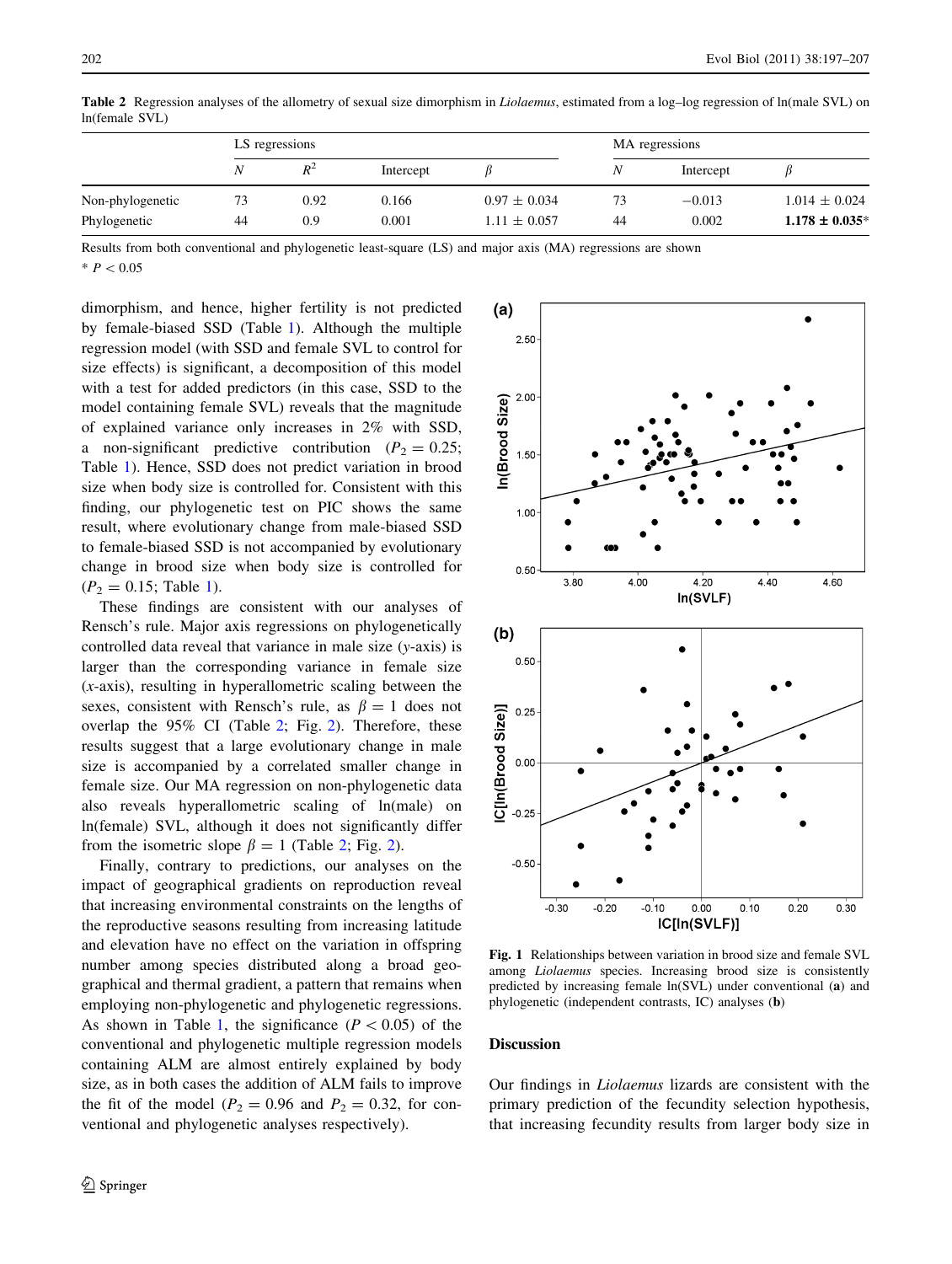<span id="page-6-0"></span>

Fig. 2 Allometric scaling of sexual size dimorphism as a function of the sexes body size (SVL) based on major-axis regressions of raw data (top) and of phylogenetic independent contrasts (IC, bottom) of ln(male) on ln(female) SVL. The dashed line describes a reference isometric scaling between the sexes ( $\beta = 1.0$ ), and the solid line describes the hyperallometry (existent but non-significant for raw data, and significant for phylogenetic data) observed for actual measures of body size in *Liolaemus* species ( $\beta > 1.0$ , see [Table 2](#page-5-0) for quantitative results), as predicted by Rensch's rule

females (Williams [1966](#page-10-0); Fitch [1981](#page-9-0); Seigel and Ford [1987](#page-10-0); Cox et al. [2007\)](#page-8-0). However, our data failed to support the derived prediction that fecundity selection is associated with female-biased SSD in this lineage, where male-biased SSD is the norm. These observations are consistent with previous studies involving lizard lineages from different areas of the world (Zamudio [1998;](#page-10-0) Frýdlová and Frynta [2010;](#page-9-0) see Shine [1994](#page-10-0), for similar results in snakes), but contrast with some other findings (Fitch [1978,](#page-9-0) [1981;](#page-9-0) Braña [1996](#page-8-0); Cox et al. [2003;](#page-8-0) see Stephens and Wiens [2009,](#page-10-0) for similar results in turtles). Thus, our study contributes to a growing body of evidence suggesting that female-biased SSD cannot reliably be predicted by means of the effect of fecundity selection on female size inferred from the association between brood size and SSD. Indeed, even studies that statistically support this hypothesis of SSD have arrived at a similar conclusion. For example, despite Cox et al. [\(2003\)](#page-8-0) observing that female-biased SSD covaries with female fecundity among lizards in general, they concluded that the low explanatory power of their analyses only provided weak evidence for the idea that fecundity selection is linked to the evolution of female-biased SSD, and therefore, that fecundity selection would not be a general explanation for patterns of SSD in these organisms. In addition, Fitch's ([1978,](#page-9-0) [1981\)](#page-9-0) results supporting this prediction rely on non-phylogenetic analyses, and hence, it is difficult to determine whether his findings were an artifact of the assumption of data independence implicit in his approach. On the other hand, our analyses also failed to support the established macroecological expectation that the strength of fecundity selection increases in colder climates, where the opportunities for reproduction are compromised by shorter reproductive seasons and lower environmental temperatures. Among Liolaemus, variation in brood size does not vary predictably with spatial distribution as predicted by this hypothesis. This finding is consistent with the only known phylogenetic study where this prediction has been tested (Cox et al. [2003](#page-8-0)).

# Fecundity Selection and the Evolution of Sexual Size Dimorphism

The expression of female-biased SSD associated with higher female fecundity in lineages where male-biased SSD is the norm has often been interpreted as the evolutionary outcome of fecundity selection (see Cox et al. [2003](#page-8-0); Fairbairn et al. [2007,](#page-9-0) for reviews). The rationale behind this view is that fecundity selection creates directional selection for larger female but not male body size. However, as shown in several studies, signals of fecundity selection (higher fecundity associated with larger female size) are not consistently associated with female-biased SSD. Indeed, our results in Liolaemus reveal that, despite higher fecundity being associated with larger female size, increases in fecundity are not associated with evolutionary change toward female-biased SSD (Table [1\)](#page-4-0). This observation is compatible with our additional analyses on the magnitude of evolutionary change between the sexes (Fig. 2). We found in Liolaemus that variation in SSD is consistent with Rensch's rule, and hence, that larger female size (and hence higher fecundity) is associated with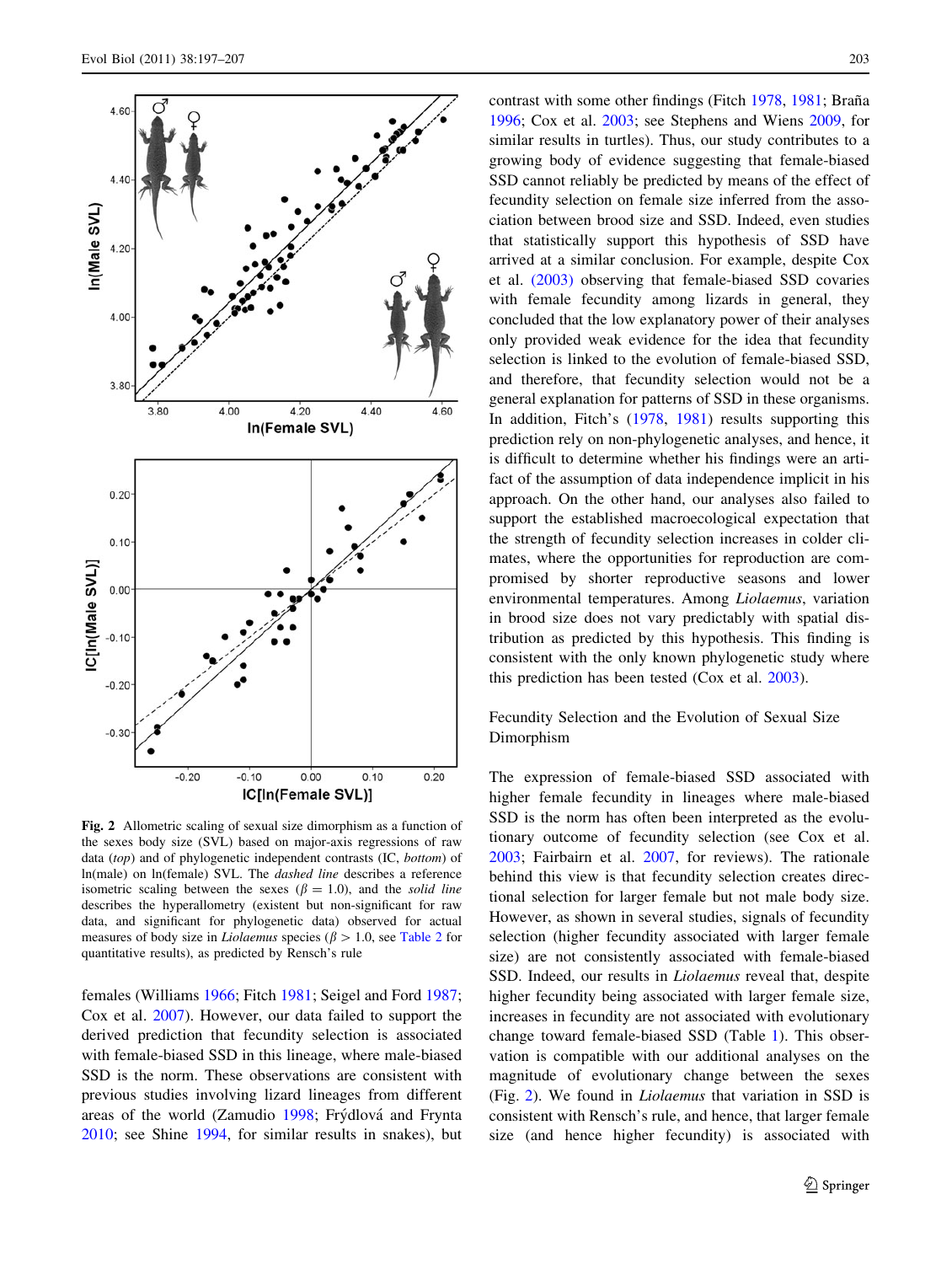reduced magnitude of female-biased SSD and increased magnitude of male-biased SSD (e.g. Fairbairn [1997](#page-9-0); Blanckenhorn et al. [2007a](#page-8-0)). Therefore, both sources of evidence suggest that the evolution of female-biased SSD in Liolaemus lizards is not explained by the hypothesis that fecundity selection results in increased female size compared to male size, as also concluded by Cox et al. [\(2003\)](#page-8-0) for lizards in general.

The relationship between fecundity selection and female-biased SSD can be viewed from two angles. First, where fecundity selection stands as an appropriate explanation for some cases of female-biased SSD, when significant relationships between brood size and femalebiased SSD (mediated by a positive covariation between female SVL and brood size), are observed. Second, where female-biased SSD is interpreted as the result of strong fecundity selection on female size. In this later case, if a general prediction is that strong fecundity selection results in female-biased SSD, then this prediction implies that in species with male-biased SSD fecundity selection is weak. Therefore, an obvious question is whether sexually monomorphic or male-biased sexually dimorphic species should be interpreted as the result of weak or no fecundity selection. Intrinsic differences in reproductive (and often ecological) roles between the sexes make males and females different targets of different forms and mechanisms of selection in the same space and time, which often results in sex-specific regions of fitness maximization within the same species. Hence, observations of malebiased SSD or sexual size monomorphism do not necessarily reflect negligible fecundity selection. Indeed, even substantial fecundity selection might only sometimes translate into female-biased SSD. For example, the energetic and fitness costs associated with increasingly stronger directional fecundity (in females) and sexual (in males) selection are likely to make comparatively more advantageous for male sexually selected trait values, such as head size in male lizards (Husak et al. [2009\)](#page-9-0), to continually increase. In contrast, female lifetime fitness in the context of fecundity selection depends on a balance between current and future investment in reproduction (Williams [1966](#page-10-0); Reznick [1985\)](#page-10-0), with disproportionate investment per reproductive episode incurring in potentially very high fitness costs. Hence, the response of each sex to these different mechanisms of directional selection might result in both sexes increasing the trait under selection, but more freely in males. Also, when the costs of expressing increased trait values are similar between both sexes (e.g. costs of reproduction are independent of fecundity in females), different mechanisms of selection (fecundity and sexual) described by the same fitness function (directional), may cause body size evolution in the same direction, potentially eclipsing the expression of SSD.

Alternatively, female-biased SSD can also evolve in response to negative directional sexual selection for smaller male size (the small-male advantage hypothesis; Zamudio [1998\)](#page-10-0). According to this hypothesis, smaller male size can be favoured in species where low population densities result in females being spatially more dispersed, and hence, where male-male agonistic encounters are likely to be less common. Therefore, male fitness increases with smaller sizes that provide higher mobility, early maturation, and time and energy budgets that enhance mate searching (Trivers [1972;](#page-10-0) Ghiselin [1974;](#page-9-0) Cox et al. [2003](#page-8-0)). Although the lack of appropriate data precludes this hypothesis from being tested in Liolaemus, some qualitative observations suggest that it may not be the generality for this genus. Indeed, some Liolaemus species where females are larger can be quite abundant, although in other species, males do not show the more common signals of male-male sexual selection associated with positive directional selection, such as voluminous heads (e.g. see Vanhooydonck et al. [2010](#page-10-0)), which suggests that other forms of sexual selection (negative directional) may in fact operate on these males to create female-biased SSD.

Finally, when variation in SSD in a lineage is consistent with Rensch's rule, as observed in several organisms, including Liolaemus (Fairbairn [1997;](#page-9-0) Fairbairn et al. [2007](#page-9-0); this study), the predicted relationship between increased female-biased SSD and higher fecundity becomes highly weak, as exemplified by Liolaemus lizards. In conclusion, we argue that the evolution of female-biased SSD can be an outcome of fecundity selection only under some circumstances, and that the degree of female-biased SSD does not necessarily reflect the strength of fecundity selection.

## The Strength of Fecundity Selection

The hypothesis that the intensity of fecundity selection increases as a function of reduced opportunities for reproduction is appealing. As previously discussed (Tinkle et al. [1970](#page-10-0); Fitch [1978](#page-9-0), [1981](#page-9-0); see also Cox et al. [2003](#page-8-0)), it is reasonable to expect that females of populations where the reproductive season is shorter will be subjected to stronger fecundity selection to optimize fecundity per reproductive episode. Therefore, at a first glance, our finding that shorter reproductive seasons do not result in increased fecundity in Liolaemus species (and in other studied lizards) may appear counterintuitive. However, these findings may actually have an explanation consistent with stronger fecundity selection.

This explanation might rely on the simplistic structure of the parameters involved in this macroecological prediction of fecundity selection. A fundamental requirement of the theory that fecundity selection is the driving mechanism behind a positive covariation between latitude-elevation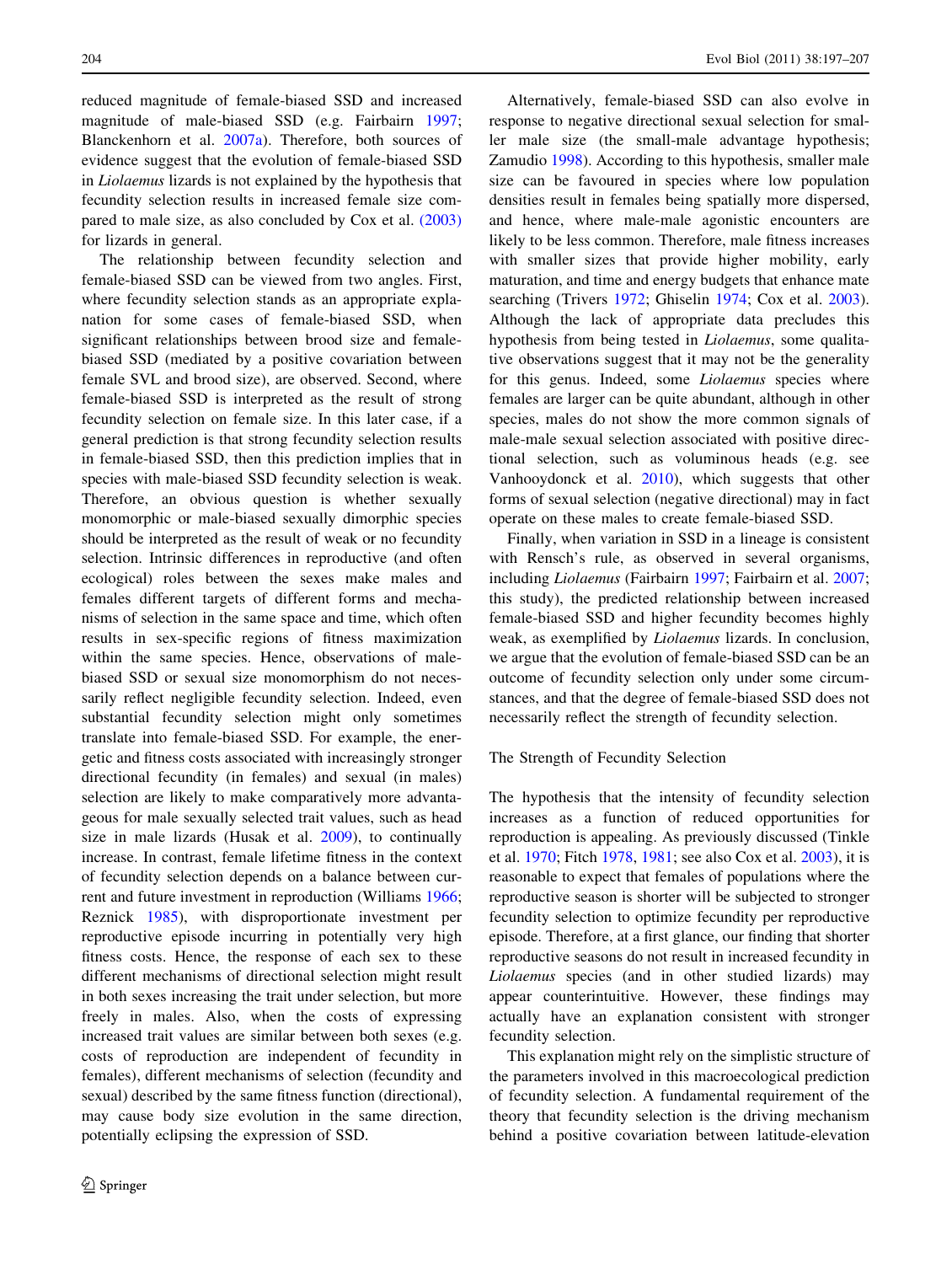<span id="page-8-0"></span>and brood size is that larger broods depend on larger female size (as often supported). Consequently, this theory assumes that female size increases with latitude and elevation, a pattern broadly known as Bergmann's rule. However, a number of studies reveal that this important assumption is consistently violated by empirical evidence in most lizards (Ashton and Feldman 2003; de Queiroz and Ashton [2004](#page-9-0); Pincheira-Donoso [2010\)](#page-9-0), including Liolaemus (Pincheira-Donoso et al. [2007b,](#page-9-0) [2008a](#page-9-0)), where Bergmann's rule is not supported. Hence, as latitude and elevation increase, the potential for increased brood size is limited by constraints of thermal selection on body size, making this prediction unlikely despite the intuitive appeal of the mechanistic idea behind it. Thus, indirectly, thermal selection on body size appears to prevent the evolution of larger broods in colder climates. Therefore, the evolution of variation in brood size in response to constraints on reproductive frequency might be context-dependent (i.e. relative to particular life history tradeoffs under particular selective environments). This implies that, although brood size does not increase in species experiencing stronger constraints on reproduction, in opposition to the expectations of the macroecological idea of fecundity selection, fecundity selection might in fact be stronger in colder climates. Indeed, in cold climate lizards (compared to warm climate species) the reproductive potential is thought to be reduced by at least three direct factors: (1) shorter reproductive seasons; (2) the evolution of viviparity, which has been shown to be the norm for cold climate Liolaemus species (Schulte et al. [2000\)](#page-10-0), and which reduces the reproductive potential through prolonged brood retention (Shine [2005\)](#page-10-0); and (3) more limited access to nutritive food to be translated into fitness through resource allocation to offspring. In support of this latter factor, it has been shown that the evolution of herbivory (i.e. low energy food) is also the norm for cold climate *Liolaemus* species, which might result from lower abundance of arthropods (relative to plant matter availability) in these areas (Espinoza et al. [2004\)](#page-9-0). Moreover, in these species, the evolution of small size is thought to maximize plant matter digestion through maximization of thermoregulatory rates (Espinoza et al. [2004;](#page-9-0) Pincheira-Donoso et al. [2008a](#page-9-0)). Therefore, the observation that brood size does not differ between coldand warm-climate species, despite the above limitations on reproduction experienced by the former, suggests that fecundity might actually be optimized in species from cold areas via stronger fecundity selection. If in these environments fecundity selection was weaker or negligible, brood size would otherwise be likely to experience a reduction as latitude and elevation increase (i.e. a four-offspring brood might be average in warm environments, but large in a cold area). Hence, it can be expected that variation in environmental temperatures along geographical gradients alone

would fail to capture the effects of fecundity selection on reproductive maximization.

Acknowledgments We are grateful to Wolf Blanckenhorn for advice on a set of quantitative analyses and for providing his excel file prepared for major-axis regressions. Dave Hodgson also provided valuable quantitative advice. This manuscript benefited from discussions and insightful observations made by Jan Stipala. Two anonymous referees provided sharp and insightful observations that made an important contribution to improve this paper. This study was funded by the Leverhulme Trust.

# References

- Abdala, C. S. (2007). Phylogeny of the boulengeri group (Iguania: Liolaemidae, Liolaemus) based on morphological and molecular characters. Zootaxa, 1538, 1–84.
- Abouheif, E., & Fairbairn, D. J. (1997). A comparative analysis of allometry for sexual size dimorphism: Assessing Rensch's rule. American Naturalist, 149, 540–562.
- Andersson, M. (1994). Sexual selection. Princeton: Princeton University Press.
- Ashton, K. G. (2002). Do amphibians follow Bergmann's rule? Canadian Journal of Zoology, 80, 708–716.
- Ashton, K. G., & Feldman, C. R. (2003). Bergmann's rule in nonavian reptiles: turtles follow it, lizards and snakes reverse it. Evolution, 57, 1151–1163.
- Blackburn, D. G. (2000). Reptilian viviparity: past research, future directions, and appropriate models. Comparative Biochemistry and Physiology A, 127, 391–409.
- Blanckenhorn, W. U., Dixon, A. F. G., Fairbairn, D. J., Foellmer, M. W., Gibert, P., van der Linde, K., et al. (2007a). Proximate causes of Rensch's rule: does sexual size dimorphism in arthropods result from sex differences in development time? American Naturalist, 169, 245–257.
- Blanckenhorn, W. U., Meier, R., & Teder, T. (2007b). Rensch's rule in insects: patterns among and within species. In D. J. Fairbairn, W. U. Blanckenhorn, & T. Szekely (Eds.), Sex, size & gender roles. Evolutionary studies of sexual size dimorphism (pp. 60–70). Oxford: Oxford University Press.
- Braña, F. (1996). Sexual dimorphism in lacertid lizards: male head increase vs. female abdomen increase. Oikos, 75, 511–523.
- Brown, R. P., Znari, M., El Mouden, E. L. H., & Harris, P. (1999). Estimating asymptotic body size and testing geographic variation in Agama impalearis. Ecography, 22, 277–283.
- Calder, W. A. (1984). Size, function and life history. Massachusetts: Harvard University Press.
- Cei, J. M. (1993). Reptiles del noroeste, nordeste y este de la Argentina. Herpetofauna de las selvas subtropicales, puna y pampas. Museo Regionale di Scienze Naturali di Torino, Torino.
- Charlesworth, B., & Charlesworth, D. (2010). Elements of evolutionary genetics. Colorado: Roberts and Company.
- Cox, R. M., Skelly, S. L., & John-Alder, H. B. (2003). A comparative test of adaptive hypotheses for sexual size dimorphism in lizards. Evolution, 57, 1653–1669.
- Cox, R. M., Butler, M., & John-Alder, H. B. (2007). The evolution of sexual size dimorphism in reptiles. In D. J. Fairbairn, W. U. Blanckenhorn, & T. Szekely (Eds.), Sex, size & gender roles. Evolutionary studies of sexual size dimorphism (pp. 38–49). Oxford: Oxford University Press.
- Cruz, F. B., Fitzgerald, L. A., Espinoza, R. E., & Schulte, J. A. (2005). The importance of phylogenetic scale in tests of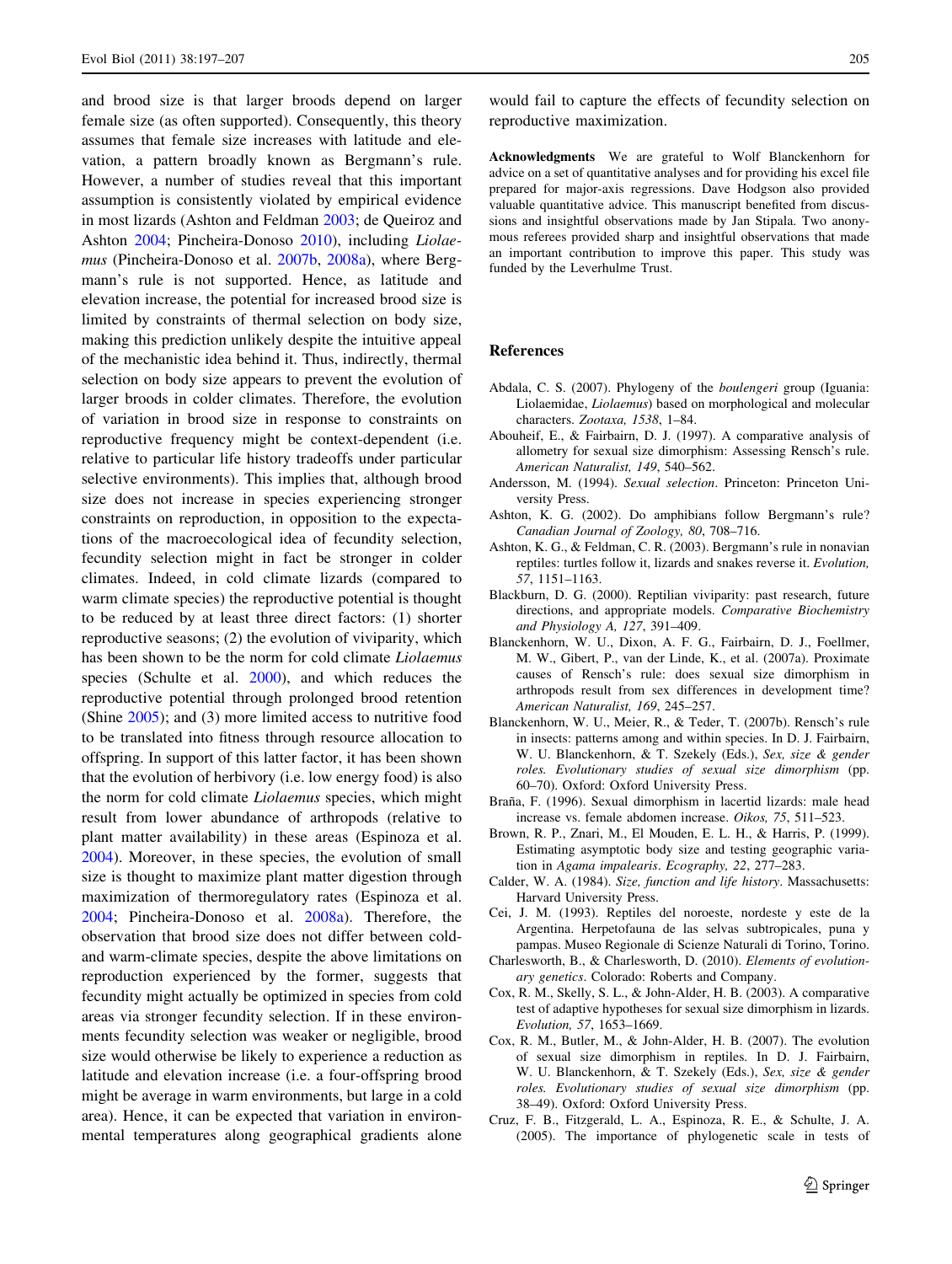<span id="page-9-0"></span>Bergmann's and Rapoport's rules: lessons from a clade of South American lizards. Journal of Evolutionary Biology, 18, 1559–1574.

- Darwin, C. (1874). The descent of man and selection in relation to sex (2nd ed.). New York: Appleton.
- de Queiroz, A., & Ashton, K. G. (2004). The phylogeny of a specieslevel tendency: species heritability and possible deep origins of Bergmann's rule in tetrapods. Evolution, 58, 1674–1684.
- Espinoza, R. E., & Lobo, F. (1996). Possible communal nesting in two species of Liolaemus lizards (Iguania: Tropiduridae) from northern Argentina. Herpetological Natural History, 4, 65–68.
- Espinoza, R. E., Wiens, J. J., & Tracy, C. R. (2004). Recurrent evolution of herbivory in small, cold-climate lizards: breaking the ecophysiological rules of reptilian herbivory. Proceedings of the National Academy of Sciences, USA, 101, 16819–16824.
- Fairbairn, D. J. (1997). Allometry for sexual size dimorphism: pattern and process in the coevolution of body size in males and females. Annual Review of Ecology, Evolution, and Systematics, 28, 659–687.
- Fairbairn, D. J. (2006). Defining and measuring fitness. In C. W. Fox & J. B. Wolf (Eds.), Evolutionary genetics. Concepts and case studies (pp. 52–54). Oxford: Oxford University Press.
- Fairbairn, D. J. (2007). The enigma of sexual size dimorphism. In D. J. Fairbairn, W. U. Blanckenhorn, & T. Szekely (Eds.), Sex, size & gender roles. Evolutionary studies of sexual size dimorphism (pp. 1-10). Oxford: Oxford University Press.
- Fairbairn, D. J., & Shine, R. (1993). Patterns of sexual size dimorphism in seabirds of the southern hemisphere. Oikos, 68, 139–145.
- Fairbairn, D. J., Blanckenhorn, W. U., & Szekely, T. (2007). Sex, size & gender roles. Evolutionary studies of sexual size dimorphism. Oxford: Oxford University Press.
- Felsenstein, J. (1985). Phylogenies and the comparative method. American Naturalist, 125, 1–15.
- Fitch, H. S. (1970). Reproductive cycles in lizards and snakes (Vol. 52, pp. 1–247). University of Kansas Museum of Natural History, Miscellaneous Publications.
- Fitch, H. S. (1978). Sexual size differences in the genus Sceloporus (Vol. 51, pp. 441–461). University of Kansas Museum of Natural History, Miscellaneous Publications.
- Fitch, H. S. (1981). Sexual size differences in reptiles (Vol. 70, pp. 1–72). University of Kansas Museum of Natural History, Miscellaneous Publications.
- Fitch, H. S. 1985. Variation in clutch and litter size in New World reptiles. (Vol. 76, pp. 1–76). University of Kansas Museum of Natural History, Miscellaneous Publications.
- Freckleton, R. P. (2009). The seven deadly sins of comparative analysis. Journal of Evolutionary Biology, 22, 1367–1375.
- Fry´dlova´, P., & Frynta, D. (2010). A test of Rensch's rule in varanid lizards. Biological Journal of the Linnean Society, 100, 293–306.
- Garcia-Berthou, E. (2001). On the misuse of residuals in ecology: testing regression residuals vs. the analysis of covariance. Journal of Animal Ecology, 70, 708–711.
- Garland, T., Harvey, P. H., & Ives, A. R. (1992). Procedures for the analysis of comparative data using phylogenetically independent contrasts. Systematic Biology, 41, 18–32.
- Garland, T., Dickerman, A. W., Janis, C. M., & Jones, J. A. (1993). Phylogenetic analysis of covariance by computer simulation. Systematic Biology, 42, 265–292.
- Ghiselin, M. T. (1974). The economy of nature and the evolution of sex. Berkeley: University of California Press.
- Green, A. J. (2001). Mass/length residuals: measures of body condition or generators of spurious results? Ecology, 82, 1473–1483.
- Harvey, P. H., & Pagel, M. D. (1991). The comparative method in evolutionary biology. Oxford: Oxford University Press.
- sexual size dimorphism among spider species (class Araneae). Evolution, 49, 776–781. Husak, J. F., Lappin, A. K., & Van Den Bussche, R. A. (2009). The
	- fitness advantage of a high-performance weapon. Biological Journal of the Linnean Society, 96, 840–845.

Harvey, P. H., & Rambaut, A. (2000). Comparative analyses for adaptive radiations. Philosophical Transactions of the Royal

Head, G. (1995). Selection on fecundity and variation in the degree of

Society of London, B, 355, 1599–1605.

- LaBarbera, M. (1989). Analyzing body size as a factor in ecology and evolution. Annual Review of Ecology and Systematics, 20, 97–117.
- Losos, J. B. (2009). Lizards in an evolutionary tree. Ecology and adaptive radiation of anoles. California: University of California Press.
- Losos, J. B., Butler, M., & Schoener, T. W. (2003). Sexual dimorphism in body size and shape in relation to habitat use among species of Caribbean Anolis lizards. In S. F. Fox, J. K. McCoy, & T. A. Baird (Eds.), Lizard social behaviour (pp. 356–380). Baltimore and London: John Hopkins University Press.
- Lutgens, F. K., & Tarbuck, E. J. (1998). The atmosphere. An introduction to meteorology. New Jersey: Prentice Hall.
- Martins, E. P. (2004). COMPARE, version 4.6b. Computer programs for the statistical analysis of comparative data. Distributed by the author at <http://compare.bio.indiana.edu/>. Department of Biology, Indiana University, Indiana.
- Martins, E. P., & Garland, T. (1991). Phylogenetic analyses of the correlated evolution of continuous characters: a simulation study. Evolution, 45, 534–557.
- Meiri, S. (2008). Evolution and ecology of lizard body sizes. Global Ecology and Biogeography, 17, 724–734.
- Peters, R. H. (1983). The ecological implications of body size. Cambridge: Cambridge University Press.
- Pianka, E. R., & Vitt, L. J. (2003). Lizards. Windows to the evolution of diversity. Berkeley, Los Angeles, London: University of California Press.
- Pincheira-Donoso, D. (2010). The balance between predictions and evidence and the search for universal macroecological patterns: taking Bergmann's rule back to its endothermic origin. Theory in Biosciences, 129, 247–253.
- Pincheira-Donoso, D., Scolaro, J. A., & Schulte, J. A. (2007a). The limits of polymorphism in Liolaemus rothi: molecular and phenotypic evidence for a new species of the Liolaemus boulengeri clade (Iguanidae, Liolaemini) from boreal Patagonia of Chile. Zootaxa, 1452, 25–42.
- Pincheira-Donoso, D., Tregenza, T., & Hodgson, D. J. (2007b). Body size evolution in South American Liolaemus lizards of the boulengeri clade: a contrasting reassessment. Journal of Evolutionary Biology, 20, 2067–2071.
- Pincheira-Donoso, D., Hodgson, D. J., & Tregenza, T. (2008a). The evolution of body size under environmental gradients in ectotherms: why should Bergmann's rule apply to lizards? BMC Evolutionary Biology, 8, 68.
- Pincheira-Donoso, D., Scolaro, J. A., & Sura, P. (2008b). A monographic catalogue on the systematics and phylogeny of the South American iguanian lizard family Liolaemidae (Squamata, Iguania). Zootaxa, 1800, 1–85.
- Pincheira-Donoso, D., Hodgson, D. J., Stipala, J., & Tregenza, T. (2009). A phylogenetic analysis of sex-specific evolution of ecological morphology in Liolaemus lizards. Ecological Research, 24, 1223–1231.
- Pough, F. H. (1973). Lizard energetics and diet. Ecology, 54, 837–844.
- Pough, F. H., Andrews, R. M., Cadle, J. E., Crump, M. L., Savitzky, A. H., & Wells, K. D. (2004). Herpetology (3rd ed.). New Jersey: Pearson, Prentice Hall.